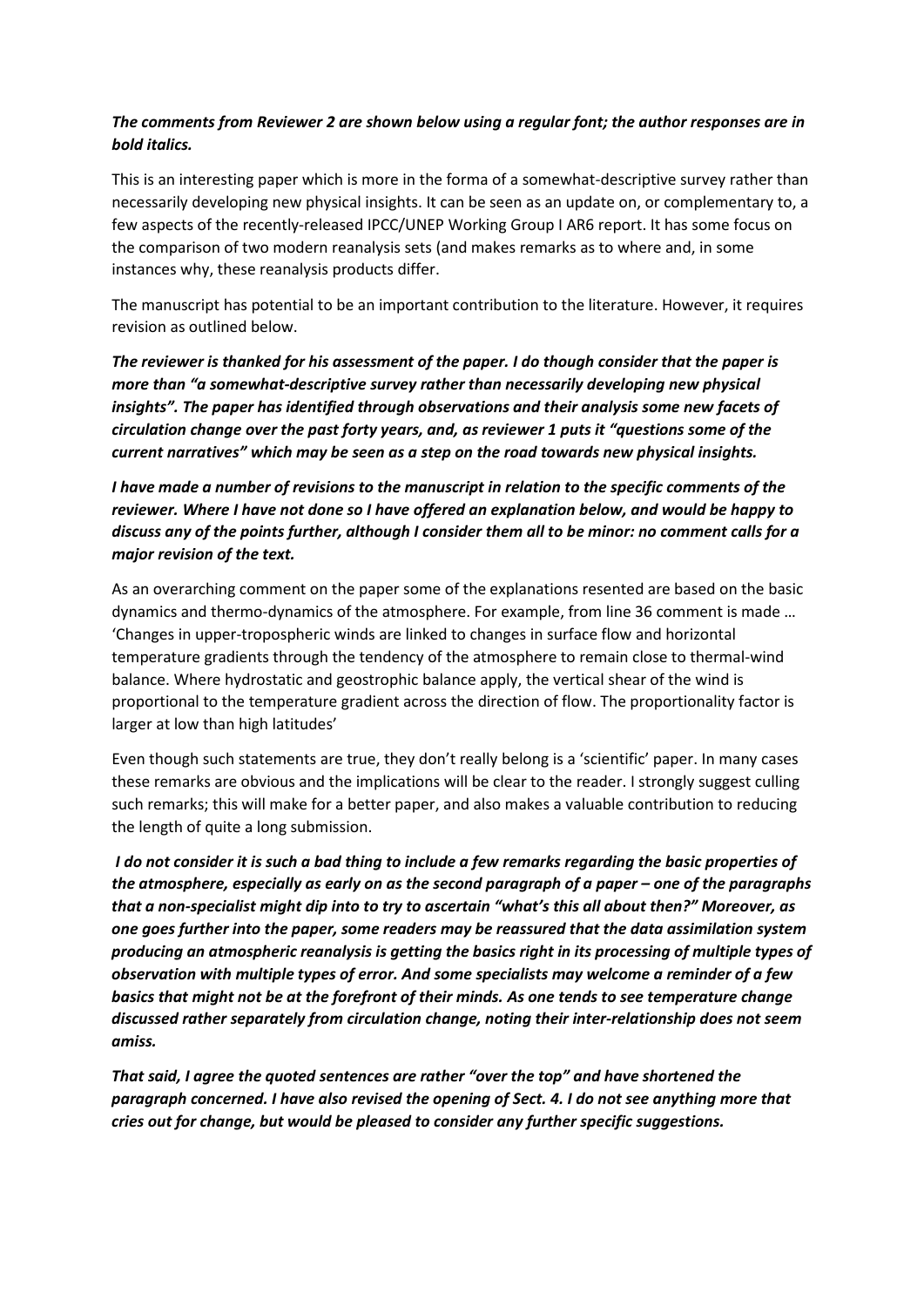Lines 30-32: Reinforce this message by referencing the more recent paper of Screen, Bracegirdle, and co-authors (2018), Polar climate change as manifest in atmospheric circulation, Curr. Clim. Change Reps., 4, 383-395, doi: 10.1007/s40641-018-0111-4.

## *I have added a reference to the suggested paper. I have placed it lower down the opening paragraph, where circulation change in the southern hemisphere is now mentioned. The reviewer is thanked for suggesting this reference.*

Lines 36-43: The remarks made a few lines earlier I the paper point to the compelc association and interactions between the thermodynamics and dynamics. In these introductory comments it would be very helpful to refer to the paper of

Theodore G. Shepherd, 2014: Atmospheric circulation as a source of uncertainty in climate change projections. Nature Geoscience, 7, 703-708, doi: 10.1038/ngeo2253

and his insights of '…

'nearly everything we have any confidence in when it comes to climate change is related to global patterns of surface temperature, which are primarily controlled by thermodynamics. In contrast, we have much less confidence in atmospheric circulation aspects of climate change, which are primarily controlled by dynamics and exert a strong control on regional climate'

*I do not agree it would be helpful to include an explicit reference to Shepherd (2014), although the paper is one that contributes to AR6's timely discussion to which I refer. Shepherd's paper has a modelling focus rather than the observational focus of the present paper. I would argue that the confidence we have in surface temperature trends is primarily due not to an understanding of their control by thermodynamics, but to the relatively good observational coverage we have of air temperature over land and sea-surface temperature (to which marine air temperature is quite closely coupled), coverage that goes back to the 19th century. To quote AR4: "Warming of the climate system is unequivocal, as is now evident from observations [my emphasis] of increases in global average air and ocean temperatures, widespread melting of snow and ice, and rising global average sea level." The pattern of surface temperature change over sea depends on ocean circulation, even though the change is ultimately forced thermodynamically, as indeed is atmospheric circulation. And as soon as one gets to the sub-global scale at which circulation change occurs, the patterns of temperature change over land depend on both circulation dynamics and thermodynamic forcing. An implication of thermal-wind balance is that the confidence we have in wind changes in the upper troposphere must be similar to the confidence we have in vertically averaged horizontal temperature gradients in the troposphere.*

Lines 92-94: For easy reading, it would be beneficial if these trend values and corresponding p values were presented as inserts into the four boxes within Figure 1.

#### *Trend values have been added to the figure. The reviewer is thanked for the suggestion.*

Line 100, caption of Figure 1: Even though it is perhaps obvious, it would be worth alerting the reader here that the y-axis ranges are different in the four time series. (This is mentioned in the text at lines 108-109, but should be emphasised here.)

## *I prefer not to add this information to the caption. The differences in axes for the four panels has already made more evident by adding the trends to the figure (see above response), and as noted by the reviewer the point is also made in the text.*

Lines 117-120: Showing the (ERA5) trends that are significant (in part (b)) is interesting and helpful. It, of course, shows the same structure as in Figure 2a over the non-white areas. I appreciate that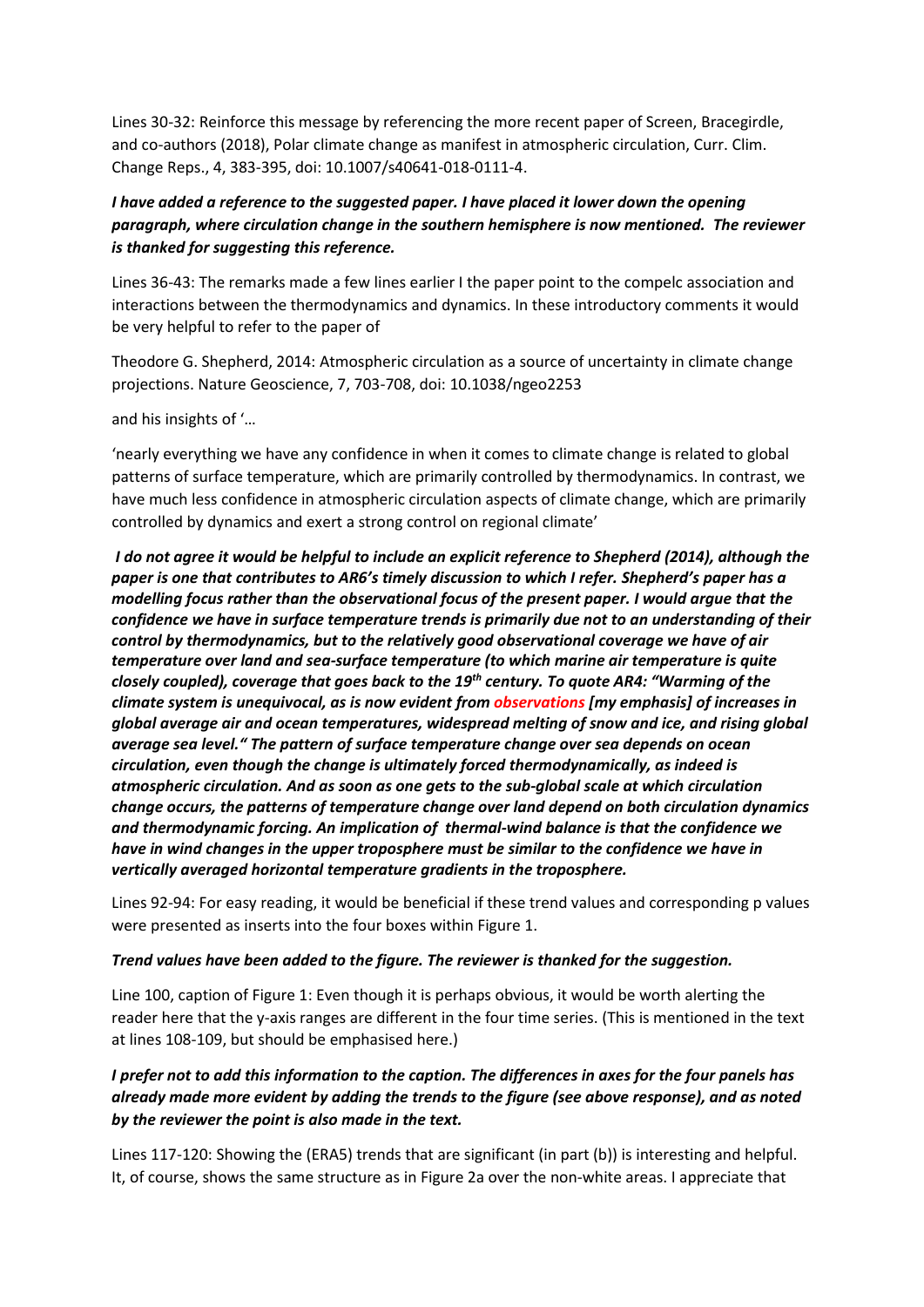the author is showing these two plots (with much common information) for clarity. However, I'm wondering if the same purpose could not be achieved by presenting these two in ONE part of the Figure. For example, some subtle stippling could be added to Figure 2a indicating where the trends are NOT significant. This could save showing one map, and perhaps would be easy to absorb the information.

*Stippling has been introduced, as employed already in Figures 3, 4, 5 and 20. This has been done for the JRA-55 trends as well as the ERA5 trends. The figure has been reduced to four panels by deleting the correlation map for JRA-55. Stippling does not provide a very clear plot in the case of Fig. 7, but in this case I have deleted the masked plots for the |PV|=2 and JRA-55 panels, as the masking is very similar to that shown for ERA5 at 200 hPa.*

Incidentally, I presume that by 'one-signed' the author means 'one-sided' – please use this more conventional terminology. Also, a justification is required by using such a test, given that there are regions of cooling over the globe. More appropriate to use the two-sided test?

*"one-signed" means one-signed not one-sided. The confidence intervals are two-sided, representing a range of values about the mean, limited both above and below, expressed as ± deviations from the mean. By one-signed I meant that all values in the confidence interval are either entirely positive or entirely negative. The introduction of stippling (see previous comment) has required some revision of the text and the phrase "one-signed" no longer appears. I have also spelt out that the confidence intervals are two-sided.*

Line 158: 'SST' has already been defined (at line 142).

#### *I thank the reviewer for spotting this. A correction has been made.*

Lines 181-182: On this S/N issue worthwhile to reference recent paper of

Luke J. Harrington, 2021: Temperature emergence at decision-relevant scales. Environmental Research Letters, 16, 094018, doi: 10.1088/1748-9326/ac19dc.

### *I have read the paper concerned, and agree it is well worth referring to here. The reviewer is thanked for this suggestion. The text has been amended accordingly.*

Lines 209-211: This significant winter cooling over Eurasia and the northeast of the United States of America are important regional aspects of the complexity (and the consequences) of remote influences on the T2 trends. This warrants more attention than is presented here. Strongly suggest, for example, pointing out the role of teleconnections from the Arctic, high latitude blocking, Pacific SSTs etc. Making Reference to following will help on this:

Overland et al., 2019: Weakened potential vorticity barrier linked to recent winter Arctic sea ice loss and midlatitude cold extremes. J. Climate, 32, 4235-4261,

Luo, Xiao, and co-authors, 2016 - Impact of Ural blocking on winter Warm Arctic–Cold Eurasian anomalies. Part I: Blocking-induced amplification. J. Climate, 29, 3925-3947,

Dai, A. et al., 2020: 'Combined influences on North American winter air temperature variability from North Pacific blocking and the North Atlantic Oscillation: Subseasonal and interannual time scales'. J. Climate, **33**, 7101-7123, doi: 10.1175/JCLI-D-19-0327.1,

Rudeva, and coauthors, 2021. "Midlatitude winter extreme temperature events and connections with anomalies in the Arctic and tropics". J. Climate, **34**, 3733-3749.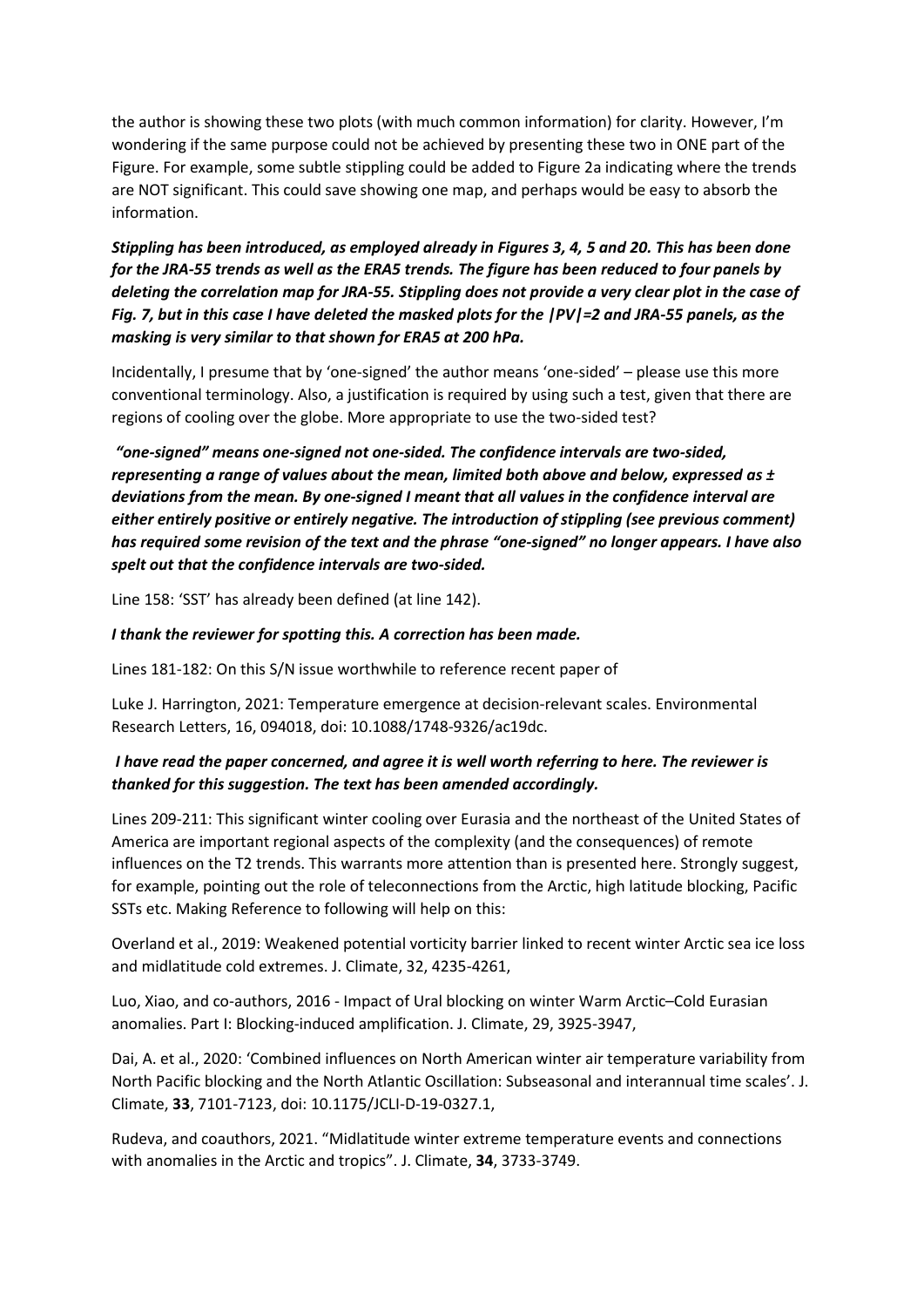*The winter cooling over Asia and spring cooling over Canada are important regional aspects. When writing the paper I was of the opinion that discussion of mechanisms such as mentioned by the reviewer was out of the scope of the paper, but included references to a small number of papers as evidence that there was ongoing work and debate on this. Clearly this approach was not very successful, so I have resolved the issue by removing these references and simply stating explicitly that discussion is beyond the scope of this [already long] paper.*

Lines 265-270: Paper should make clear the physical/dynamic reasons why the near-tropopause winds are of great relevance here. Also, to make clear in the text here that Figure 6 is associated with the 200 hPa wind – the reader is finally told this at line 295, which is a bit late.

*Changes have been made to the opening of Sect 4. This corrects an omission in the original paper by noting that there is little special relevance for showing the winds at 200hPa other than that the level is close to that where wind trends are largest in both the extratropics and the tropical upper troposphere, and is also a level where there are quite plentiful wind observations from aircraft and satellite feature-tracking, increasing confidence in the reanalyses there. I also note now that the extratropical (but not the tropical) wind changes are similar in pattern at 500hPa and to a lesser extent 850hPa, though smaller in magnitude. This avoids having to include what would have been a rather inconclusive discussion as to which level in the extratropical troposphere is the most significant dynamically.*

Lines 274-275: On this jet perspective consider citing the more recent works of …

Dong B, Sutton RT, Shaffrey L, Harvey B (2022) Recent decadal weakening of the summer Eurasian westerly jet attributable to anthropogenic aerosol emissions. Nature Comms. 13: 1148 doi: 10.1038/s41467-022-28816-5,

Hallam S, Josey SA, McCarthy GD, Hirschi JJM (2022) A regional (land–ocean) comparison of the seasonal to decadal variability of the Northern Hemisphere jet stream 1871–2011. Climate Dyn. doi: 10.1007/s00382-022-06185-5,

Liu X, Grise KM, Schmidt DF, Davis RE (2021) Regional Characteristics of Variability in the Northern Hemisphere Wintertime Polar Front Jet and Subtropical Jet in Observations and CMIP6 Models. J. Geophys. Res. 126: e2021JD034876 doi: 10.1029/2021JD034876.

## *The Dong et al.(2022) paper is already referred to, albeit later in the paper. I do not think more is needed here.*

Line 301: The term 'variation' is used thru the manuscript to mean different things, from the qualitative concept and also to the mathematical variance. This can become a little confusing for the reader. Here the author is referring to '… the total sub-seasonal variation, the sum of the variances of the zonal and meridional wind'. This is clearly defined, but it should be given a more precise and informative name, such as 'summed variance'. In general use 'variance' when the statistical concept is being examined.

# *I have changed the word "variance" to "variability" in two places. The "total variation" is the standard term for the trace of a variance/covariance matrix (see e.g.*

*https://online.stat.psu.edu/stat505/book/export/html/645) , and in the present case of a horizontal-wind vector, the total variation is the sum of the variances of the zonal and meridional winds, which is what I wrote in the text aside from insertion of the word "sub-seasonal". I have deleted the latter word, as it is superfluous given the context.*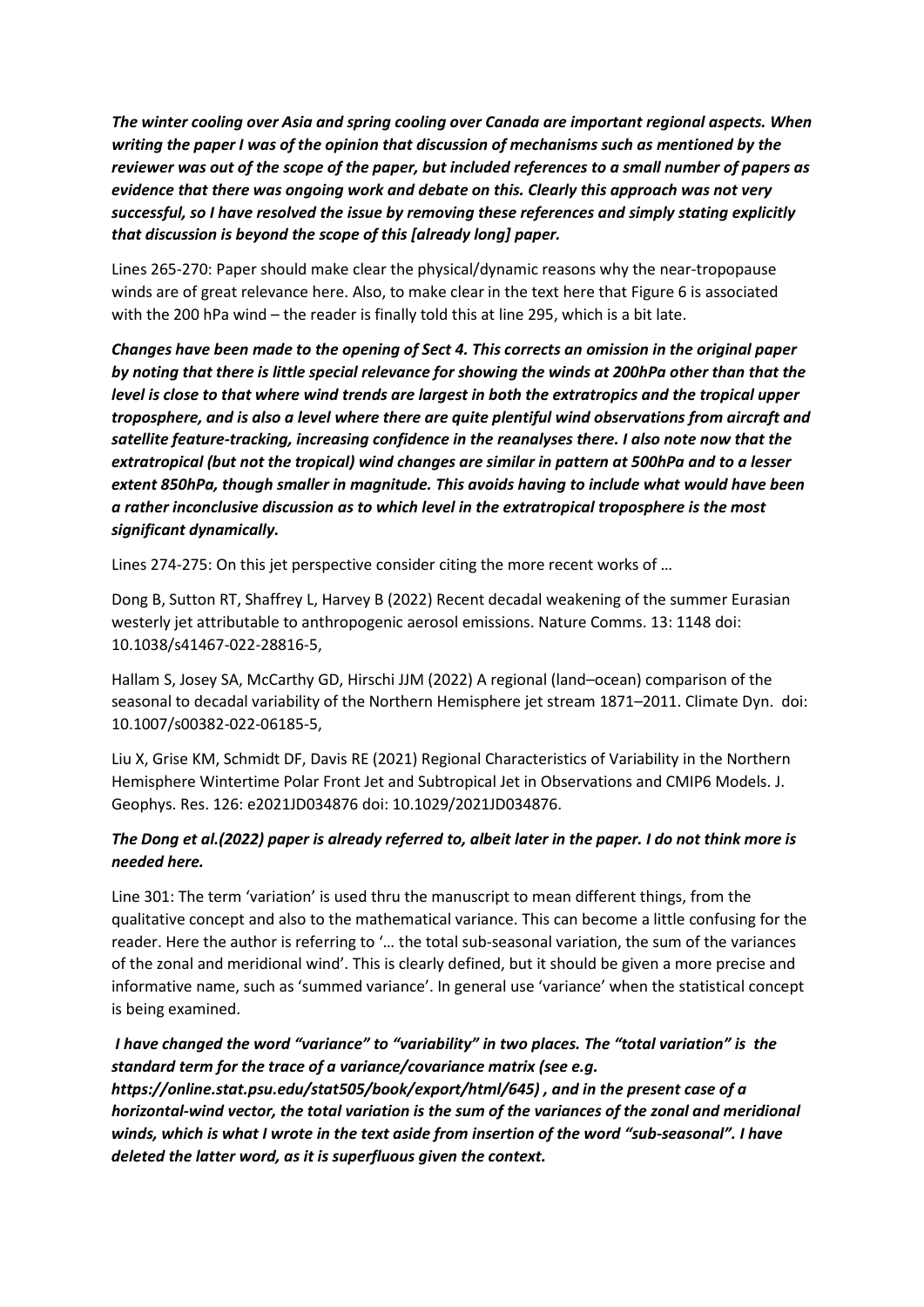Lines 380-384: It would be helpful here (and other places where relevant) to relate these WC changes to the geographical distribution of tropical SST changes. This need not be comprehensive, and a few words will probably suffice. Worthwhile to not merely present a description of the changes, but also link them physically to other (driving?) processes.

*In section 8.3.2.3 of the AR6 WGI report, it is written "The causes of the observed strengthening of the Pacific WC during 1980-2014 are not well understood". Tropical SST changes are identified in the report as one factor, but other factors are also discussed. The results presented in this paper are relevant in that they increase confidence in the observational picture, but there is nothing I could add on driving processes that is beyond what is in AR6, and I already note in the paragraph in question that AR6 provides a discussion of the Pacific Walker Circulation. I do note in the concluding discussion that there is work indicating the strengthening is due to internal variability rather than forced climate change, and that the present results do not contradict this.*

Line 432: I am a bit confused by the use of the word 'nominal' here. Reference to Webster's did not help me greatly (e.g., 'existing or being something in name or form only', 'of, being, or relating to a designated or theoretical size that may vary from the actual', …). Please to use more conventional terminology here and below (using, e.g., 'de-trended', 'anomalies', …)

*I was not, and am still not, clear that there is a conventional terminology for what I decided to call the "nominal" climatic states at the beginning and end of the 43-year study period. "Nominal" came quickly to mind when I was thinking of a word, but before using it I did check several dictionaries. I have checked again. At<https://www.merriam-webster.com/dictionary> I find the definitions the reviewer quotes. But I also find other definitions there. Among them is "approximate". In my version of the Oxford English Dictionary one of the definitions is "existing in name only, not real or actual". An example of use in<https://www.ldoceonline.com/dictionary> is "A nominal [diameter](https://www.ldoceonline.com/dictionary/diameter) may also be [derived](https://www.ldoceonline.com/dictionary/derive) from the [volume](https://www.ldoceonline.com/dictionary/volume) of th[e pebble"](https://www.ldoceonline.com/dictionary/pebble) which seems the equivalent of saying "a nominal climate for the start of the period may be derived from a later climate by use of a linear trend". I could have used "filtered" instead of "nominal" as I filter out variability by using the linear trend, but the word filtered is not specific and would also need to be defined in the present context. So I still prefer to use the word nominal and to define what I mean by the word. I have slightly revised the text at the beginning of Sect. 4.3 to emphasize more clearly that I am defining what I mean by "nominal", and I have checked that the word is used nowhere else in the paper other than with the strictly defined meaning.*

Line 686: Just confirming the paper is referring to 'surface pressure' rather than 'sea-level pressure'? If so, comment on why this choice was made.

*I confirm that when I wrote surface pressure I meant surface pressure not mean-sea-level pressure. This was to avoid either presenting unphysical extrapolated values under high orography, including Antarctica, or having to blank much larger parts of the map than are blanked for 700hPa geopotential. I do not consider it necessary to disrupt the flow of the text to explain this in the paper, as the reader should be able to infer this is the case as I have not applied the blanking that is used for extrapolated values of geopotential and (earlier in the paper) temperature. Moreover, the surface-pressure trends that are discussed in the text are all over sea, where the distinction hardly matters.*

Clearly space considerations have prevented the author from showing the SEASONAL trends in surface pressure, but the annual mean hides a lot of interesting seasonal behavior. To highlight this make reference in the paper to the study of Li et al. (2021 - Trends and variability in polar sea ice,